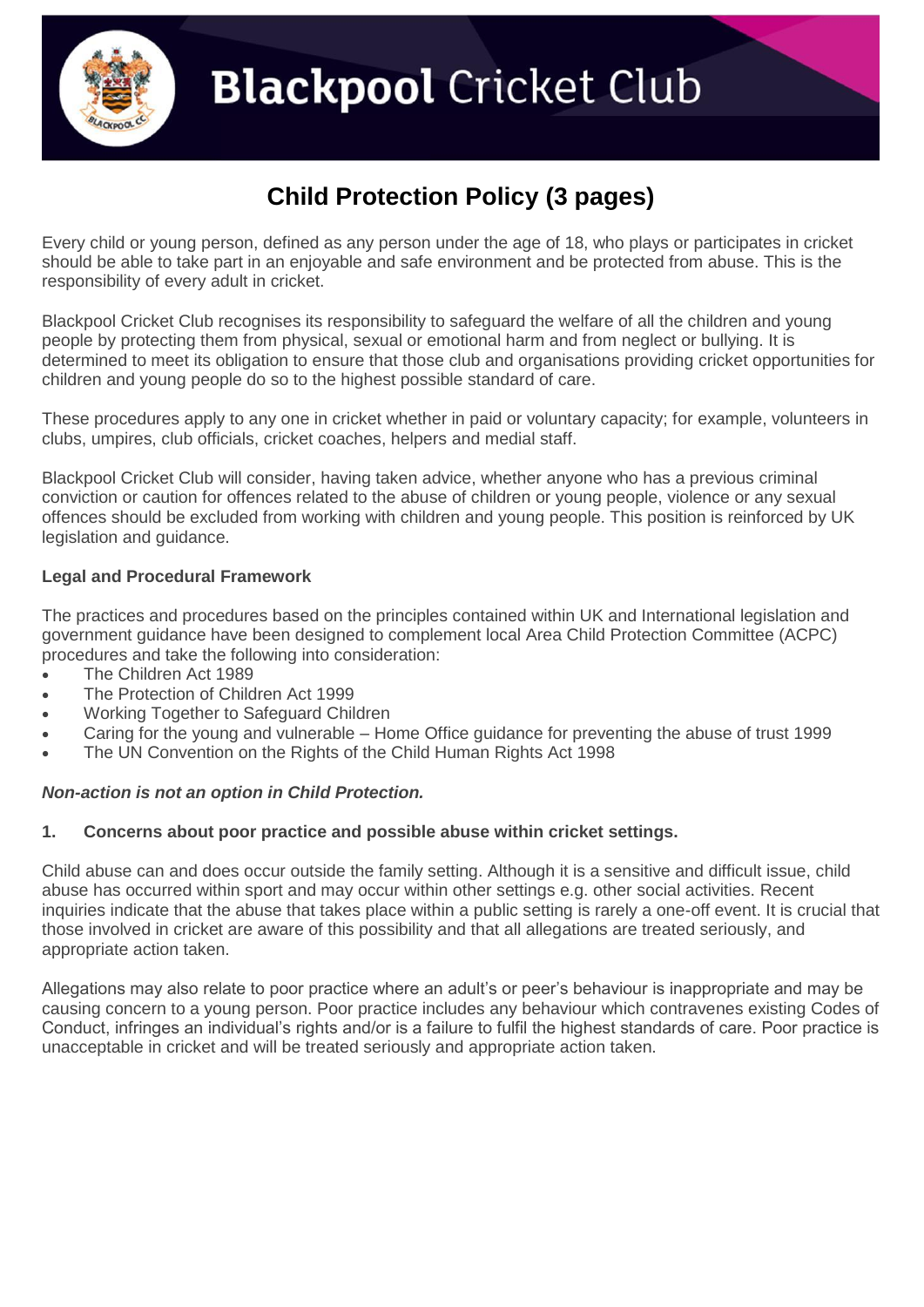

**Blackpool** Cricket Club

**2. Action to take if a child or young person informs you directly that he/she is concerned about someone's behaviour towards them or that they are being abused at home or within some other setting (outside of cricket).**

If this happens you should:

- React calmly so as not to frighten the child or young person.
- Tell the child or young person he/she is not to blame and that they were right to let you know.
- Take what the child or young person says seriously.
- Ensure the safety of the child or young person. If the child or young person needs immediate medical treatment, take them to the hospital or call an ambulance. Inform the doctors of the concerns and ensure that they are aware that this is a Child Protection issue.
- Avoid leading the child or young person and keep any questions to the absolute minimum necessary to ensure a clear understanding of what has been said.
- Reassure the child or young person but do not make promises of confidentiality or outcome which might not be feasible in the light of subsequent developments.
- Parents or carers should be contacted only after advice from the Social Services.
- Make a full record of what has been said, heard and/or seen as soon as possible.
- Report the concerns to the person in charge or designated person immediately, unless the concern is about the person in charge (see below).
- The person in charge should be clearly identified in every cricket setting e.g. a designated person at the club, a team manager, a senior coach or child protection officer. If the person in charge is not available or the concern is about the person in charge, then report your concerns directly to the Social Services or the Police. These will advise you whether a formal referral to Social Services is necessary and what further action you might need to take. If you are advised to make a formal referral, make it clear to Social Services or the Police that this is a Child Protection referral.
- Confidentiality should be maintained on a strictly need to know basis and relevant documents stored in a secure location.
- Please remember that it can be more difficult for some children to disclose abuse than for others. Children from ethnic minorities may have regularly experienced racism which may lead them to believe that those in authority roles do not really care about their well being.
- Disabled children and vulnerable adults will have to overcome additional barriers before feeling they can disclose abuse. They may rely on the abuser for their daily care and do not know of alternative sources of care or residence. The abuse may be the only attention/affection they have experienced. There may be communication difficulties and they will almost certainly have to overcome prejudices which block our willingness to believe they may be abused or to use their medical condition to explain away indicators which in an able-bodied child would concern us.
- These groups of people need us to be extra vigilant and to give extra thought as to how we will respond, if necessary.